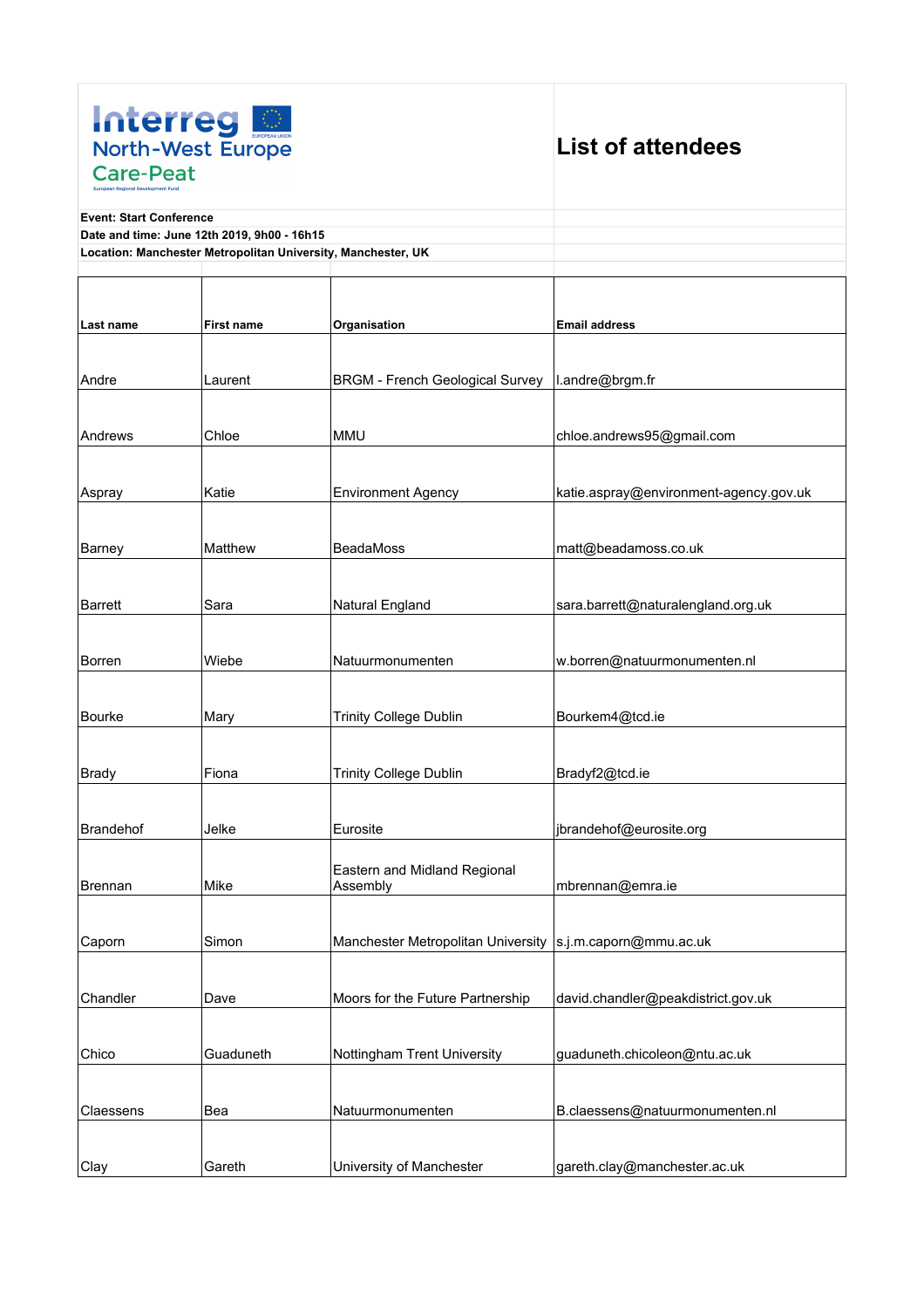| Cozens    | Mark      | Warrington Borough Council                             | mcozens@warrington.gov.uk                  |
|-----------|-----------|--------------------------------------------------------|--------------------------------------------|
|           |           |                                                        |                                            |
| Da Silva  | Tony      | Lancashire Wildlife Trust                              | adasilva@lancswt.org.uk                    |
|           |           |                                                        |                                            |
| Davies    | Kim       | <b>UCC</b>                                             | kimberley.davies@ucc.ie                    |
|           |           |                                                        |                                            |
| Devenish  | Christian | Manchester Metropolitan University                     | c.devenish@mmu.ac.uk                       |
|           |           |                                                        |                                            |
| Dictus    | Chris     | Natuurpunt                                             | chris.dictus@natuurpunt.be                 |
|           |           |                                                        |                                            |
| Duff      | Robert    | Marches Mosses BogLIFE Project                         | robert.duff@naturalengland.org.uk          |
|           |           | Ethos - everything tyrrellspass has,                   |                                            |
| Dunbar    | Eugene    | on show - Community Group                              | eugenedunbar@gmail.com                     |
|           |           |                                                        |                                            |
| East      | Rosie     | Defra                                                  | rosie.east@defra.gov.uk                    |
|           |           |                                                        |                                            |
| Fellows   | Georgina  | <b>Environment Agency</b>                              | georgina.fellows@environment-agency.gov.uk |
|           |           |                                                        |                                            |
| Fernández | Fernando  | National Parks and Wildlife Service                    | Fernando.Fernandez@chg.gov.ie              |
|           |           |                                                        |                                            |
| Field     | Chris     | Manchester Metropolitan University   c.field@mmu.ac.uk |                                            |
|           |           |                                                        |                                            |
| Fleming   | Bernie    | <b>Fleming Ecology Limited</b>                         | bernie@flemingecology.co.uk                |
|           |           |                                                        |                                            |
| Forsyth   | Emma      | Natural England                                        | Emma.Forsyth@naturalengland.org.uk         |
|           |           |                                                        |                                            |
| Fulton    | Jennifer  | <b>Ulster Wildlife</b>                                 | jennifer.fulton@ulsterwildlife.org         |
| Gogo      | Sébastien | Université d'Orléans                                   | sebastien.gogo@univ-orleans.fr             |
|           |           |                                                        |                                            |
|           |           |                                                        |                                            |
| Gray      | Richard   | Northern Ireland Environment<br>Agency                 | richard.gray@daera-ni.gov.uk               |
|           |           |                                                        |                                            |
| Green     | Susannah  | Natural England                                        | Susannah.green@naturalengland.org.uk       |
|           |           |                                                        |                                            |
| Halpin    | Rob       | <b>Trinity College Dublin</b>                          | Halpinro@tcd.ie                            |
|           |           |                                                        |                                            |
|           |           | United Utilities Water Ltd                             |                                            |
| Harper    | lan       |                                                        | ian.harper@uuplc.co.uk                     |
|           |           |                                                        |                                            |
| Harpley   | David     | Cumbria Wildlife Trust                                 | davidh@cumbriawildlifetrust.org.uk         |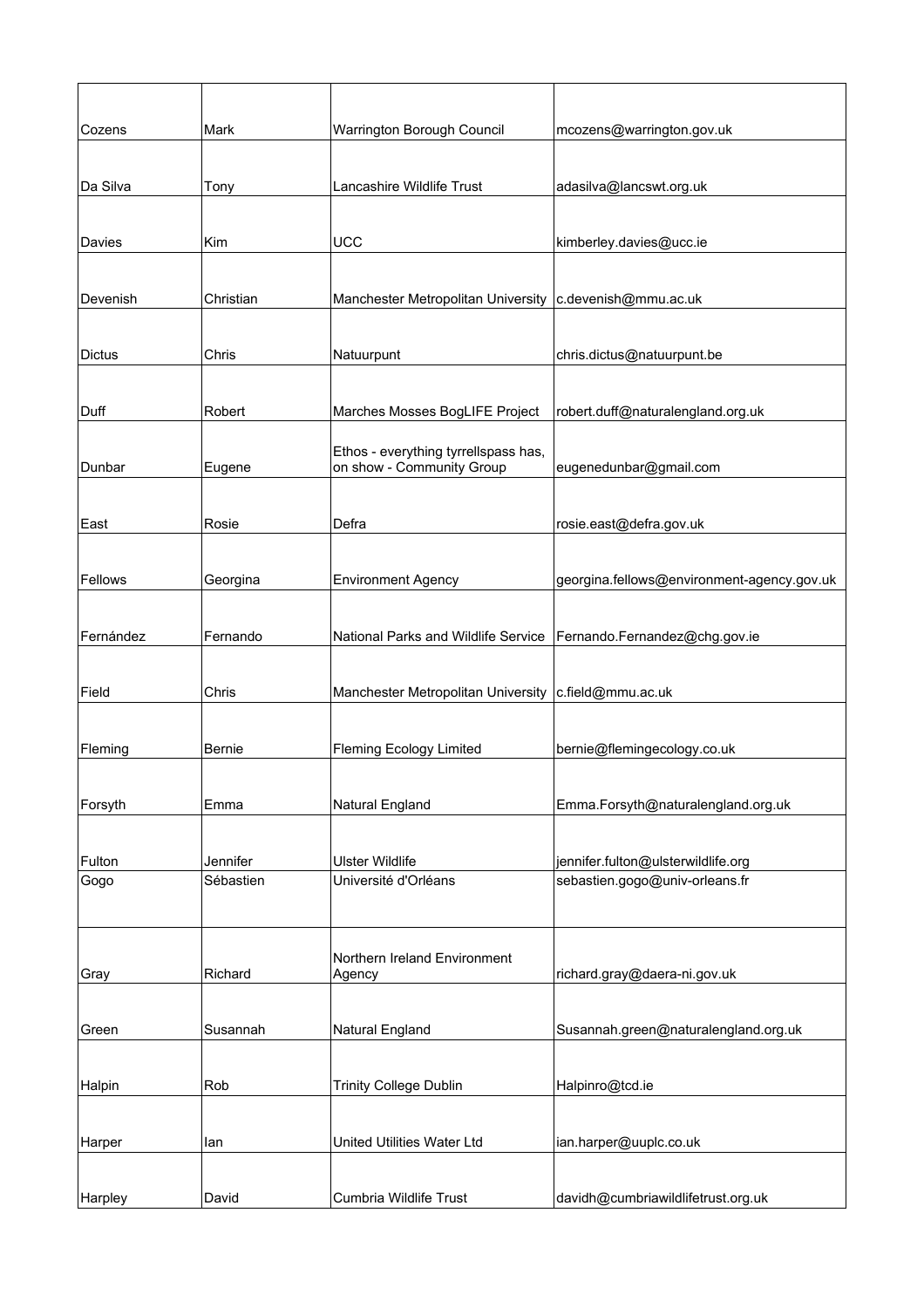| Heinemeyer | Andreas  | University of York                 | ah126@york.ac.uk                   |
|------------|----------|------------------------------------|------------------------------------|
|            |          |                                    |                                    |
| Holden     | Jo       | Peel L&P                           | jholden@peellandp.co.uk            |
| Horsfall   | Will     | Salford City Council               | will.horsfall@salford.gov.uk       |
|            |          |                                    |                                    |
| Hoy        | Jillian  | <b>IUCN UK Peatland Programme</b>  | jillian.hoy@iucn.org.uk            |
|            |          |                                    |                                    |
| Huybrechts | Renate   | Natuurmonumenten                   | r.huybrechts@natuurmonumenten.nl   |
| James      | Philip   | University of Salford              | P.James@salford.ac.uk              |
|            |          |                                    |                                    |
| Johnson    | Sarah    | Cumbria Wildlife Trust             | sarahj@cumbriawildlifetrust.org.uk |
| Jurema     | Letícia  | <b>NABU</b>                        | Leticia.Jurema@NABU.de             |
|            |          |                                    |                                    |
| Kay        | Martin   | University of Manchester           | Martin.kay@manchester.ac.uk        |
|            |          |                                    |                                    |
| Keightley  | Anna     | Manchester Metropolitan University | anna.keightley1@virginmedia.com    |
|            |          |                                    |                                    |
| Kelly      | Laura    | <b>MMU</b>                         | LAURA.C.KELLY@MMU.AC.UK            |
| Kennedy    | Joanne   | Lancashire Wildlife Trust          | jkennedy@lancswt.org.uk            |
|            |          |                                    |                                    |
| Kester     | Harry    | Off-Piste Agri Ltd                 | Harry@offpisteagri.co.uk           |
|            |          |                                    |                                    |
| Kinghan    | Peter    | <b>SLR</b>                         | pkinghan@slrconsulting.com         |
|            |          |                                    |                                    |
| Kok        | Gidion   | Natuurmonumenten                   | g.kok@natuurmonumenten.nl          |
| Laggoun    | Fatima   | <b>CNRS</b>                        | fatima.laggoun@univ-orleans.fr     |
|            |          |                                    |                                    |
| Lagring    | Han      | Natuurpunt                         | han.lagring@natuurpunt.be          |
|            |          |                                    |                                    |
| Latham     | Zoe      | Natural England                    | zoe.latham@naturalengland.org.uk   |
|            |          |                                    |                                    |
| Linaker    | Matthew' | <b>Cheshire Wildlife Trust</b>     | mlinaker@cheshirewt.org.uk         |
| Lindsay    | Richard  | University of East London          | r.lindsay@uel.ac.uk                |
|            |          |                                    |                                    |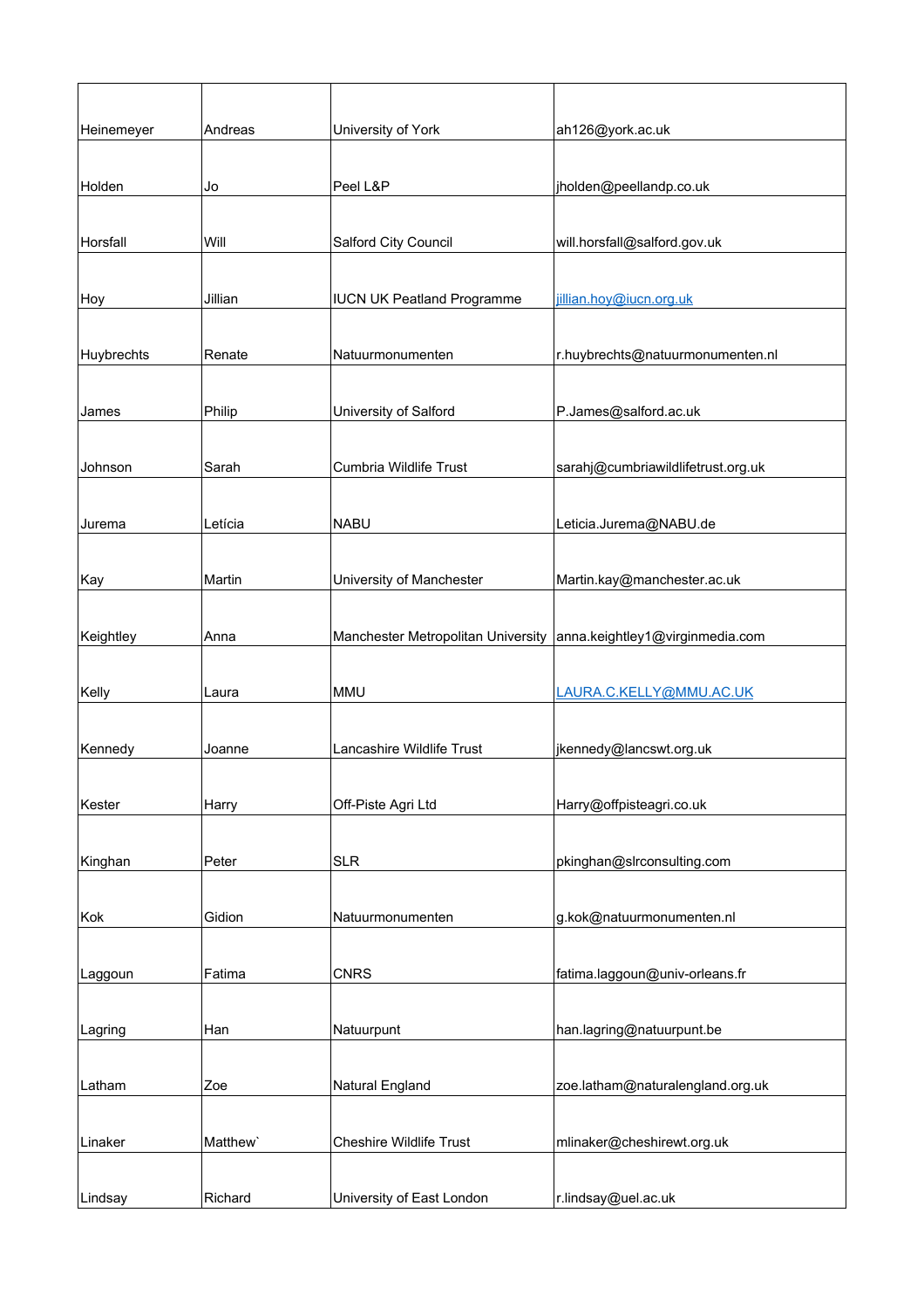| Longden      | Mike       | <b>LWT</b>                                          | Mlongden@lancswt.org.uk              |
|--------------|------------|-----------------------------------------------------|--------------------------------------|
|              |            |                                                     |                                      |
| Mach         | Harry      | Broads-Authority - CANAPE                           | Harry.mach@broads-authority.gov.uk   |
|              |            |                                                     |                                      |
| Mackin       | Francis    | <b>RPS Group</b>                                    | francis.mackin@rpsgroup.com          |
|              |            |                                                     |                                      |
| McGrath      | Tim        | <b>Wildfowl &amp; Wetland Trust</b>                 | tim.mcgrath@wwt.org.uk               |
|              |            |                                                     |                                      |
| Megarrell    | Fiona      | <b>Cheshire Wildlife Trust</b>                      | fmegarrell@cheshirewt.org.uk         |
| <b>Mikis</b> | Anna       | Department for Environment, Food<br>& Rural Affairs | anna.mikis@defra.gov.uk              |
|              |            |                                                     |                                      |
| Morley       | Terry      | <b>NUI Galway</b>                                   | terry.morley@nuigalway.ie            |
|              |            |                                                     |                                      |
| Newman       | Rebekah    | Natural England                                     | rebekah.newman@naturalengland.org.uk |
|              |            |                                                     |                                      |
| Noble        | Helen      | Pennine Prospects                                   | helen.noble@pennineprospects.co.uk   |
|              |            |                                                     |                                      |
| O Brolchain  | Niall      | <b>NUIG</b>                                         | niall.obrolchain@insight-centre.org  |
|              |            |                                                     |                                      |
| O'Connor     | Robert     | Robert O'Connor                                     | robertoconnor76@hotmail.com          |
|              |            |                                                     |                                      |
| Orbell       | Alison     | <b>United Utilities</b>                             | Alison.Orbell@uuplc.co.uk            |
|              |            |                                                     |                                      |
| Osborne      | Andrew     | MMU / Friends of Chat Moss                          | Andrew.Osborne9@btinternet.com       |
|              |            |                                                     |                                      |
| Peters       | Jan        | Succow Foundation / Greifswald<br>Mire Centre       | jan.peters@succow-stiftung.de        |
|              |            |                                                     |                                      |
| Popping      | Arnoud     | Natuurmonumenten                                    | a.popping@natuurmonumenten.nl        |
|              |            |                                                     |                                      |
| Rankin       | Lee        | North Pennines AONB Partnership                     | lee@northpenninesaonb.org.uk         |
|              |            |                                                     |                                      |
| Robinson     | Sarah      | Forest of Bowland AONB                              | sarah.robinson@lancashire.gov.uk     |
|              |            |                                                     |                                      |
| Serrano      | Dr. Martin | Insight Centre - NUIG                               | martin.serrano@insight-centre.org    |
|              |            |                                                     |                                      |
| Smith        | Graham     | Manchester Metropolitan University                  | g.r.smith@mmu.ac.uk                  |
|              |            |                                                     |                                      |
| Taylor       | Liam       | Student                                             | liam_taylor_@hotmail.co.uk           |
|              |            |                                                     |                                      |